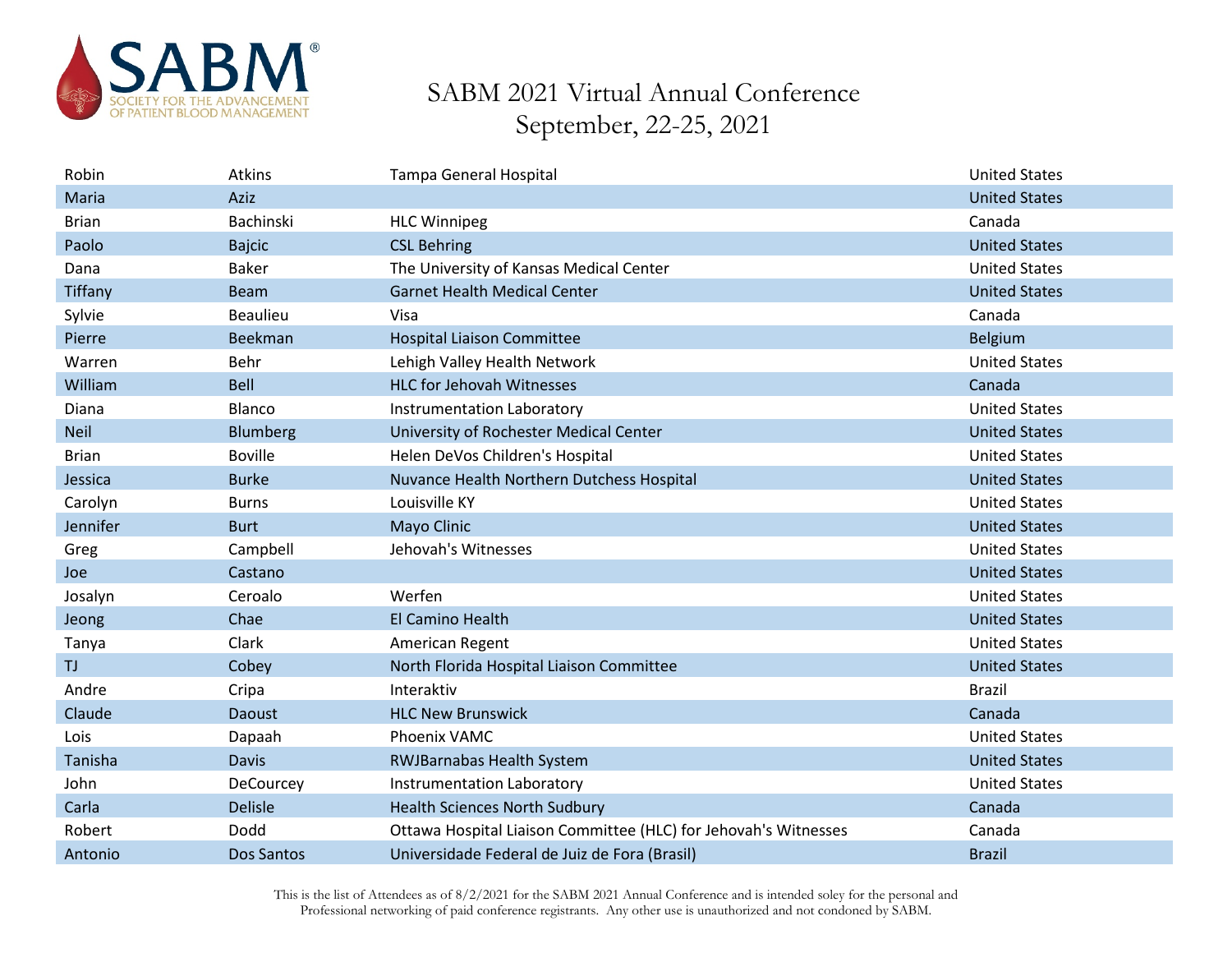

| Panagiotis           | Doukas         | <b>Athens Medical Center</b>                                 | Greece               |
|----------------------|----------------|--------------------------------------------------------------|----------------------|
| Charles              | <b>Dudley</b>  | <b>HLC Jehovah's Witnesses</b>                               | <b>United States</b> |
| Katherine            | Duram          | Spectrum Health-Surgical Optimization Center                 | <b>United States</b> |
| Tim                  | Easter         | Hospital Liaison Committee for Jehovah's Witnesses           | Canada               |
| Vena                 | Ebelletti      | <b>Nurse</b>                                                 | <b>United States</b> |
| Charif               | El Masri       | <b>Children's Hospital Los Angeles</b>                       | <b>United States</b> |
| Rachel               | Elder          | Crouse Hospital                                              | <b>United States</b> |
| <b>Hannah Eunice</b> | Esmeralda      | University of South Alabama                                  | <b>United States</b> |
| Veronica             | Falcone        | MedStar Franklin Square Medical Center                       | <b>United States</b> |
| David                | Faraoni        | <b>Texas Children's Hospital</b>                             | <b>United States</b> |
| Frank                | Fernandes      | <b>HLC - Greater Toronto Area</b>                            | Canada               |
| Katayoun             | Fomani         | <b>Northwell Health</b>                                      | <b>United States</b> |
| Joseph               | Frankhouse     | Legacy Health                                                | <b>United States</b> |
| Mark                 | Friedman       | NYU Langone Hospital - Long Island                           | <b>United States</b> |
| Kelly                | Frinzi         | Lehigh Valley Health Network                                 | <b>United States</b> |
| Richard              | Gammon         | OneBlood, Inc.                                               | <b>United States</b> |
| Eduardo              | Giroud Joaquim | <b>ACCamargo Cancer Center</b>                               | <b>Brazil</b>        |
| Mary                 | Grabowski      | <b>Bloodworks NW and Valley Medical Center</b>               | <b>United States</b> |
| Alicia               | Hanowski       | Regina General Hospital                                      | Canada               |
| <b>Bridget</b>       | Head           | Methodist LeBonheur Healthcare                               | <b>United States</b> |
| Nadia                | Hensley        | Johns Hopkins School of Medicine                             | <b>United States</b> |
| Kelli                | Herrington     | <b>Pharmacosmos Therapeutics</b>                             | <b>United States</b> |
| James                | <b>Higgins</b> | Hospital Liaison Committee for Jehovah's Witnesses - Seattle | <b>United States</b> |
| Paul                 | Hosie          | <b>HLC</b>                                                   | Canada               |
| Alanna               | Howell         | <b>ONTraC Program</b>                                        | Canada               |
| Mindy                | Jackson        | Nuvance Health, Putnam Hospital                              | <b>United States</b> |
| Mario                | Jaimes         | <b>Hospital Liaison Committee</b>                            | Canada               |
| <b>Bob</b>           | Jordan         | Albuquerque HLC                                              | <b>United States</b> |
| Shunji               | Kawamoto       | Shonan Atsugi Hospital                                       | Japan                |
| Mariano              | Klinge-Loy     | Hospital Liaison Committee of Jehovah's Witnesses            | <b>United States</b> |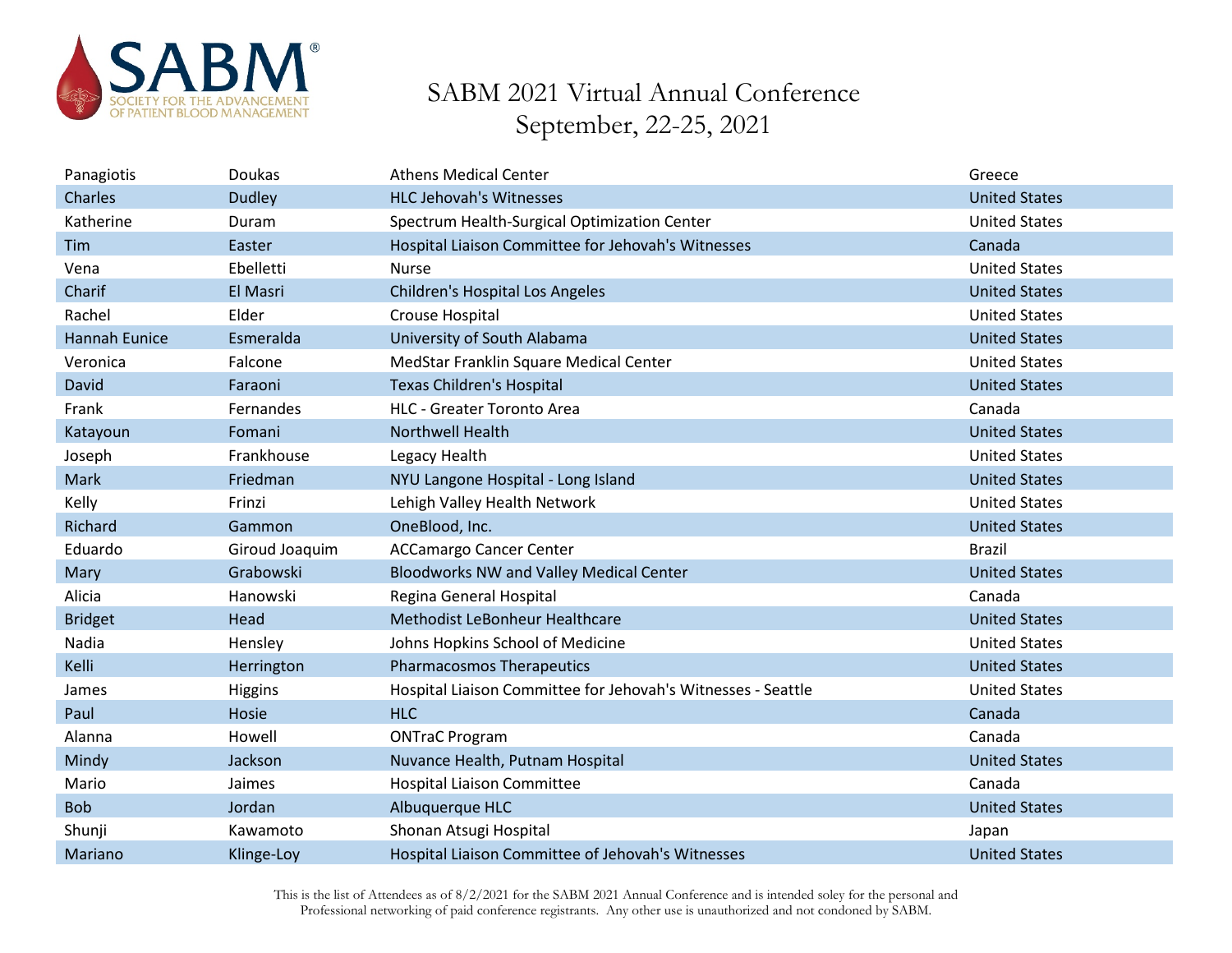

| Amie           | Kron              | Sunnybrook Health Sciences Centre                                     | Canada               |
|----------------|-------------------|-----------------------------------------------------------------------|----------------------|
| Jeyanthi       | Kunadhasan        | <b>Ballarat Health Services</b>                                       | Australia            |
| Anthony        | Kushniruk         | <b>HLC</b>                                                            | Canada               |
| Margaret       | Laggner           | <b>Garnet Health Medical Center</b>                                   | <b>United States</b> |
| Gilles         | Lamy              | <b>Hospital Liaison Committee</b>                                     | Canada               |
| John           | Le Mond3          | NYC Hospital Liaison Committee                                        | <b>United States</b> |
| Cheuk          | LEE               | Hong Kong Red Cross Blood Transfusion Service                         | China                |
| James          | Leib              | <b>Hospital Liaison Committee</b>                                     | Canada               |
| Morton         | Lerner            | Jehovah's Witnesses                                                   | <b>United States</b> |
| Ryan           | Lett              | Saskatchewan Health Authority                                         | Canada               |
| Christine      | Lett              | Saskatchewan Health Authority                                         | Canada               |
| Young Ae       | Lim               | Department of Laboratory Medicine, Ajou University School of Medicine | Korea, Republic of   |
| Yulia          | Lin               | Sunnybrook Health Sciences Centre                                     | Canada               |
| Ileana         | Lopez Plaza       | <b>Henry Ford Hospital</b>                                            | <b>United States</b> |
| Barry          | MacDonald         | Barrys                                                                | <b>United States</b> |
| Gregory        | MacDonald         | Cobequid Congregation of Jehovah's Witnesses                          | Canada               |
| Marcel         | Martin            | Hospital Liaison Committee - Winnipeg                                 | Canada               |
| Peter          | Matkovich         | <b>Hospital Liaison Committee</b>                                     | Canada               |
| Keith          | Maxey             | New York Metropolitan Hospital Liaison Committee                      | <b>United States</b> |
| Andrea         | McGonigle         | <b>UCLA</b>                                                           | <b>United States</b> |
| Keith          | McKay             | <b>Atlantic HLC</b>                                                   | Canada               |
| <b>Nicolas</b> | Mercure-Corriveau | <b>Johns Hopkins</b>                                                  | <b>United States</b> |
| Mary Jane      | Michael           | University of Florida                                                 | <b>United States</b> |
| Eric           | Mizelle           | Hospital Liaison Committee for Jehovah's Witnesses                    | <b>United States</b> |
| Mike           | Montie            | Grand Rapids Hospital Liaison Committee of Jehovah's Witnesses        | <b>United States</b> |
| Vaanush        | Nazaryan          | <b>Children's Hospital Los Angeles</b>                                | <b>United States</b> |
| Marianne       | <b>Nellis</b>     | <b>Weill Cornell Medicine</b>                                         | <b>United States</b> |
| Debra          | <b>Nicholls</b>   | Virginia Mason Franciscan Health-St. Michael Medical Center           | <b>United States</b> |
| Jennifer       | O'Brien           | Mayo Clinic Florida                                                   | <b>United States</b> |
| Sherri         | Ozawa             | Accumen                                                               | <b>United States</b> |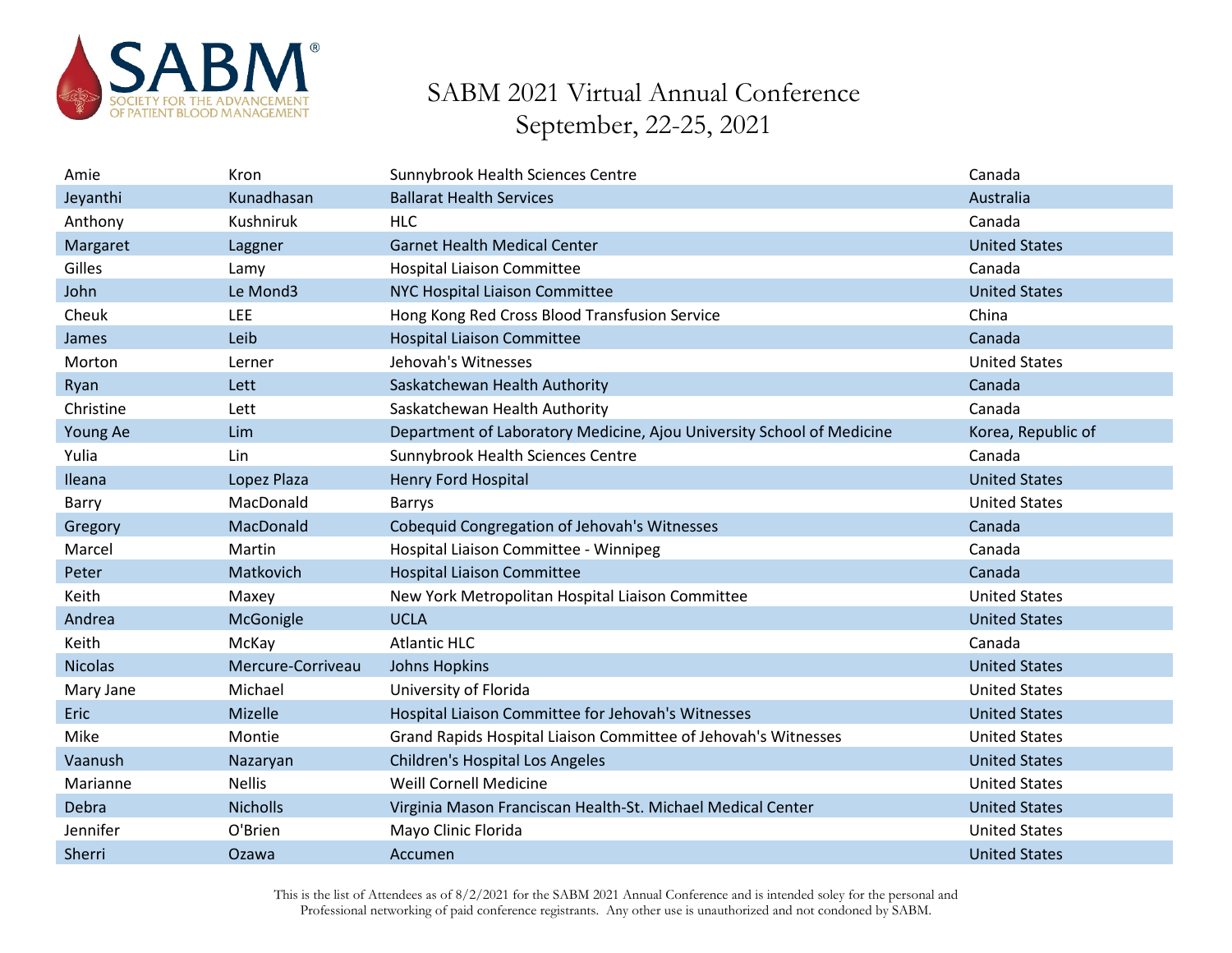

| Alisa           | Paneghel       | St Mary's General Hospital                                            | Canada               |
|-----------------|----------------|-----------------------------------------------------------------------|----------------------|
| Lincoln         | Parr           | <b>HLC</b>                                                            | Canada               |
| Prakash         | Patel          | Yale University                                                       | <b>United States</b> |
| Nathan          | Patterson      | Helen DeVos Children's Hospital                                       | <b>United States</b> |
| Norman          | Perry          | <b>Hospital Liaison Committee</b>                                     | Canada               |
| Paul            | Peterson       | Hospital Liaison Committee for NYC                                    | <b>United States</b> |
| Micah           | Prochaska      | University of Chicago                                                 | <b>United States</b> |
| Pamela          | Pugliese       | <b>Garnet Health Medical Center</b>                                   | <b>United States</b> |
| Guilherme       | Rabello        | Instituto Do Coracao - InCor                                          | <b>Brazil</b>        |
| <b>Bradford</b> | Ray            | University Medical Center of El Paso                                  | <b>United States</b> |
| Gregory         | Rengering      | Metropolitan New York HLC                                             | <b>United States</b> |
| Keri            | Richards       | <b>Bon Secours Mercy Health</b>                                       | <b>United States</b> |
| David           | Rosencrantz    | Legacy Good Samaritan Hospital                                        | <b>United States</b> |
| Dominic         | Sanfilippo     | Helen DeVos Children's Hospital                                       | <b>United States</b> |
| Amanda          | <b>Sellers</b> | Sinai Health                                                          | Canada               |
| Sherry          | Shariatmadar   | North Shore University Hospital                                       | <b>United States</b> |
| Cliff           | Shirley        | Jehovah's Witnesses                                                   | Canada               |
| Keith           | Simon          | <b>HLC</b>                                                            | <b>United States</b> |
| Gagan           | Singer         | Children's Hospital Los Angeles                                       | <b>United States</b> |
| Jan             | Snyders        | Jehovah's Witnesses                                                   | Canada               |
| Danielle        | Sonnenshein    | NewYork-Presbyterian Hospital                                         | <b>United States</b> |
| <b>Bruce</b>    | <b>Spiess</b>  | University of Florida                                                 | <b>United States</b> |
| David           | Sterken        | David Sterken                                                         | <b>United States</b> |
| Gee Mei         | Tan            | Anesthesiology Department, Children's Hospital Colorado               | <b>United States</b> |
| Laura           | Towry          | Baycare                                                               | <b>United States</b> |
| Ted             | Tricker        |                                                                       | Canada               |
| Bobbi Jo        | Tutterow       | Wake Forest Baptist Health                                            | <b>United States</b> |
| John            | Ulian          | <b>Hospital Liaison Committee</b>                                     | Canada               |
|                 |                | Osmania University, Counicl of Elector Homoeopathy System of Medicine |                      |
| Madoori         | Vaman Rao      | <b>Researsch and Development</b>                                      | India                |
| paula           | Van Vliet      | <b>RGH</b>                                                            | Canada               |